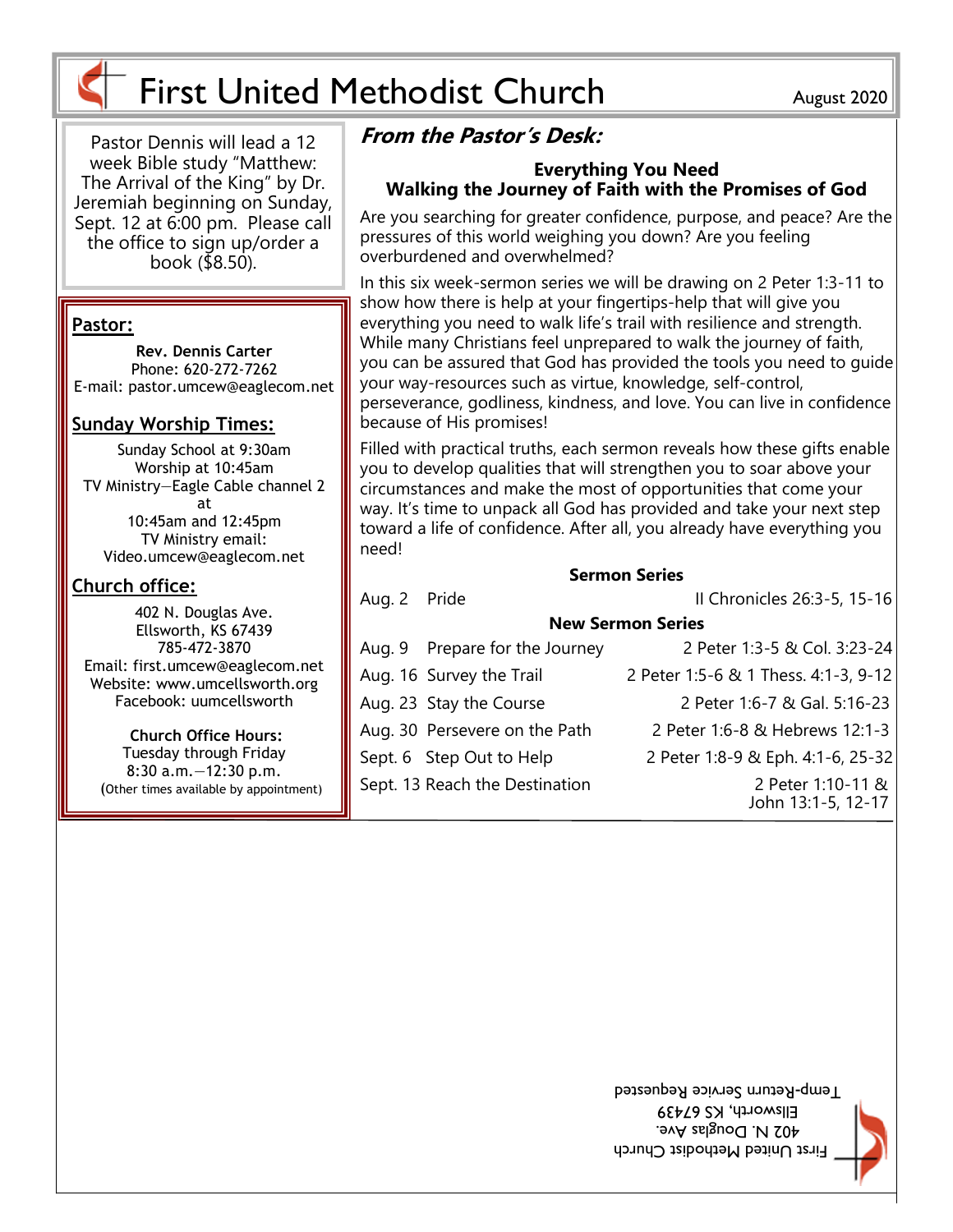# First United Methodist Church August 2020

# Kids of the Kingdom/Kids with a Mission:

There's an old gospel hymn that states:

I know not what the future holds, but I know Who holds the future:

"Tis a secret known only to Him!"

We have seen once again how this applies to our world! Any plans we make are subject to change- sometimes daily!!

AT THIS TIME we plan to delay the start of Kids of the Kingdom until October 14, which will give everyone time to see how school re-opening is [working.](http://working.be) We truly believe that our children need to experience God's Word now more than ever! Without VBS or Sunday School this year, some children have not been hearing the Good News for their lives. We also know that God wants us to proclaim His Word to the world, starting at home. Please pray with us for teachers and volunteers. God always, always, always provides! Thanks so much!!

**Mentors Needed**—Do you enjoy encouraging our youth? Then you are perfect for this project. Last year, a mentor program for the Junior/Senior High youth of the church was started. You can send cards, attend their sports, music or school activities or just ask how they are doing in church. Everyone appreciates it when someone (outside their family) takes an interest in them. This year we have four incoming 7th graders (3 boys, 1 girl). If you are interested or have questions, please contact the church office at 472-3870.

5 hand sanitizing stations have been placed in the church and office areas.





Please join in the celebration of **Natalie Joy Soukup**  graduating from Kansas Wesleyan University on Saturday, August 15, 2020, 9:00 A.M.

(Due to the restricted seating, the ceremony will be televised on KWU Student Media You Tube page.)

Come and go reception will follow graduation at Salina First United Methodist Church fellowship hall: 122 N. 8<sup>th</sup> St., Salina, Kansas. Masks will be required.

If you are unable to attend the reception and would like to send her a card, please mail to:

1406 Avenue I, Ellsworth, KS 67439

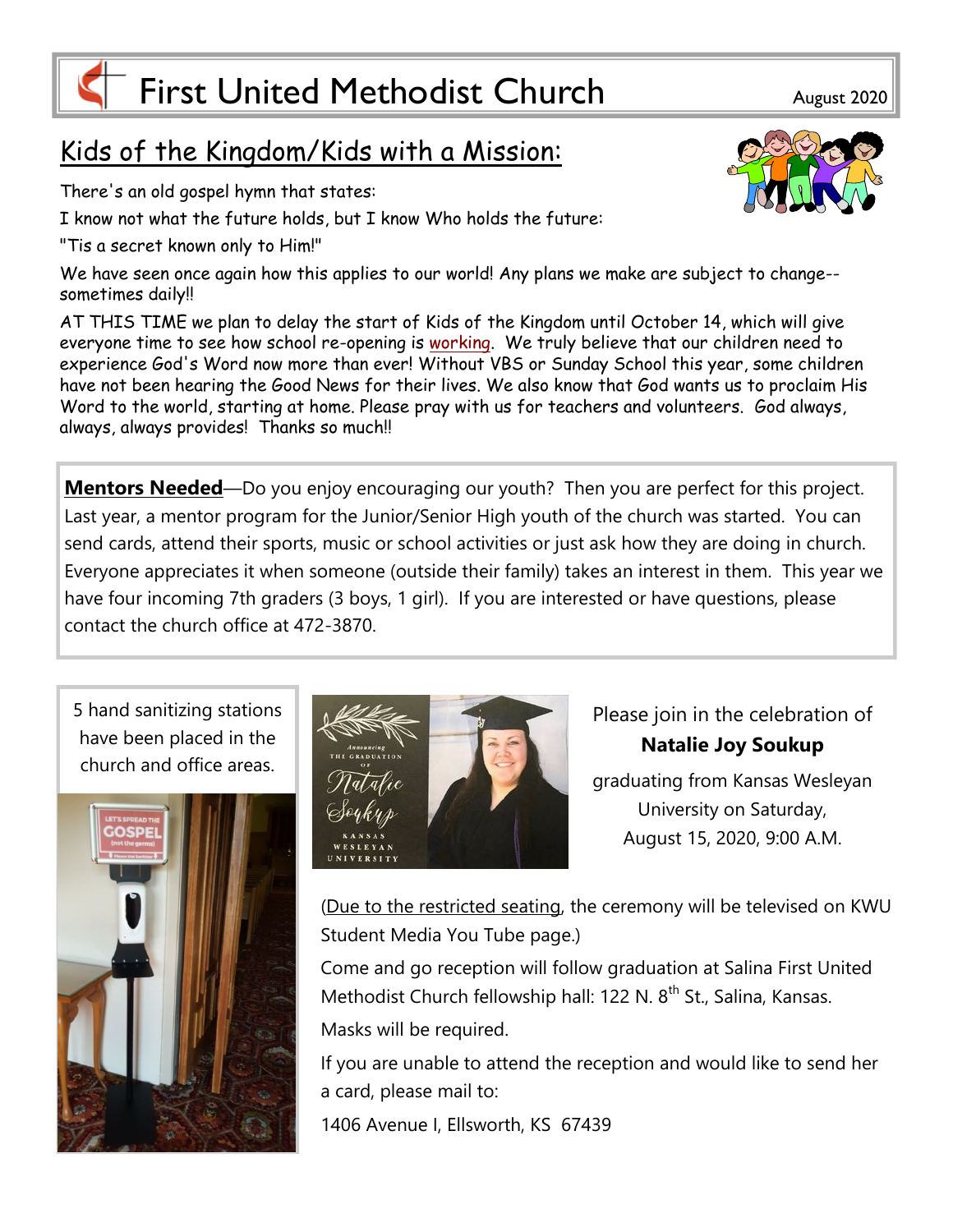# $\overline{F}$  First United Methodist Church  $\overline{F}$  August 2020

### **Weekly Activities:**

#### **Sundays:**

9:00 am—Adult Sunday School (Zoom) 9:30 am—Adult Sunday School (in person) 10:45 am—Worship in sanctuary **Tuesdays:** 1:00 pm—Grief Support Group (Arts Council)

### **August Calendar:**

Sun, Aug. 2 7:00 pm—Trustees Meeting (Zoom) Tues, Aug. 4 7:00 pm—Leadership Meeting (Zoom) Sun, Aug. 9—Moment 4 Missions (College Mailing) Aug. 10—14—Pastor Dennis out of the office Mon, Aug. 10 6:30 pm—Finance/Stewardship Meeting (Zoom) Tues, Aug. 11 6:30 pm—Missions/Evangelism Meeting (Zoom) Wed, Aug. 12 8:30 am—Ministerial Alliance Meeting Thurs, Aug. 13 2:00 pm—Faith & Hope Circle 7:00 pm—Honor & Glory Circle Mon, Aug. 17 12:00 pm—Community Blood Drive Tues, Aug. 18 TBA—USDA Commodities Distribution 6:30 pm—Worship Meeting (Zoom) Mon, Aug. 24 6:30 pm—SPPRC Meeting (Zoom) Thurs, Aug. 27 6:30 pm—Education Meeting (Zoom) Thank you to everyone that volunteered for<br>  $\begin{array}{cc}\n\text{Sta} & \text{Squart 80+8}\n\hline\n\end{array}$ <br>
Thank you to everyone that volunteered for<br>
We are bless of the this renerance of the summer of the sum offer this renerance of the sum

THANKYC

the Summer grab and go lunch program. We are blessed that our small communities can offer this program.

### **Recent Prayer Requests:**

Rosalie Wood's family, Tami McGreevy, Cindy Webber

### **Continued Prayers for**:

Marie McNeal, Lu Adams, Buddy & Becky Stonebraker's family, Dorothy Thomas, Dave Kuhlmann, Nancy Bircher's Family, Betty Janocek, Rose Doubrava, Art Boyd's Family, Trent & Olivia Stevenson, Alan Falk, Frona Lorimer, Rhonda Hoffhines-Blair, Steve Noren, Judy Gebhardt, Bonnie Stinchcomb, Judy Toman, Karen Kerr

Salina Rescue Mission  $\sim$  Ashby House  $\sim$ Youthville/Ember Hope ~ Shut-Ins ~ Nursing Home Residents ~ Mosaic Clients ~ Our Nation's Leaders  $\sim$  Military  $\sim$  World  $\sim$  United Nations  $\sim$  Youth  $\sim$  Unemployed  $\sim$  Unspoken Requests ~ Missions/Missionaries

\*\*Continued prayers will be listed for 3 months. Please contact the church office to continue on the list.\*\*

> **August 80+ & Shut-In Birthdays**

<del></del>

**9th—Mason May** 418 Bradley, Ellsworth, 67439

### **13th—Shirley Kempke**

REAR THAT THE TABLES TO THE TABLES TO THE TABLES TO THE TABLES TO THE TABLES TO THE TABLES TO THE TABLES TO TH

300 Bickerdyke Blvd Prairie West, Room 308

*A reminder that the Ministerial Alliance is the go-to place for those in the community needing utility bill assistance. For more Information please contact Pastor Exie Barber at 785-531-0067.*